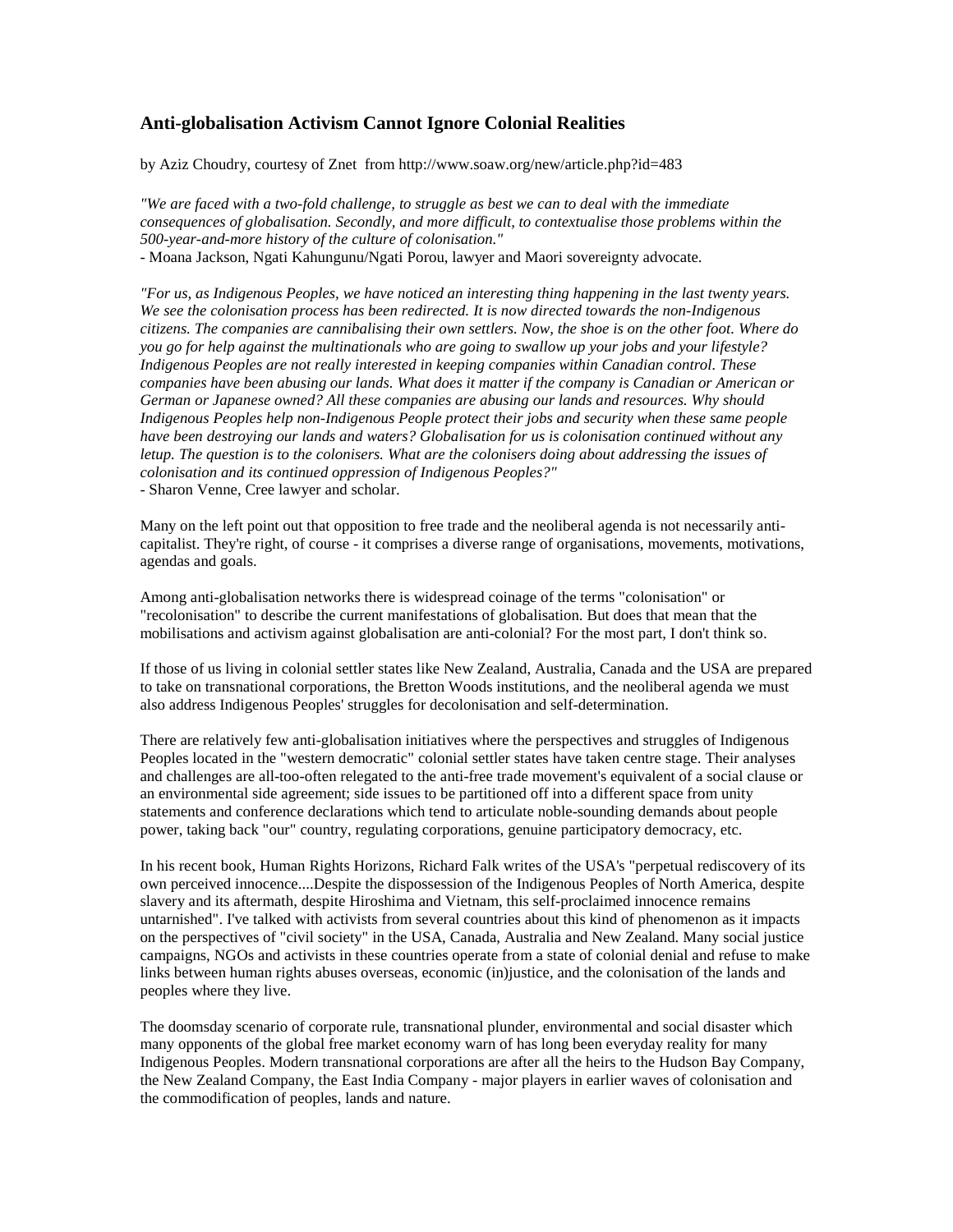In our meetings, analyses, speeches and demonstrations we can talk about transnationals, the WTO, globalisation as recolonisation, and perhaps even the neoliberal agenda in the context of colonialism in the Third World. But to advocate Indigenous Peoples' right to self determination closer to home often seems a surefire way to fasttracking one to extremist or pariah status - even among social and environmental justice activists. It might "alienate" people, I've been told.

Many struggles against globalisation taking place in the South are connected to anti-imperialist, anticolonial mass movements with long histories. However, the voices heard most loudly and insistently in the international media and at most major international gatherings opposing the neoliberal agenda and building alternatives are rarely those of grassroots community activists from the South, let alone Indigenous Peoples in the countries of the global North. Well-resourced NGOs and trade unions usually based in the West, tend to command considerable power to set the parameters of the debate and direction of the campaigns against corporate globalisation.

Far too many times have I heard the history of globalisation - and the resistance to it - compressed into the last two or three decades, and related in a way which downplays or ignores anti-imperialist movements in the South and especially the resistance of indigenous nations in territories claimed by Canada, New Zealand, Australia and the USA. In Canada and the USA I have shared platforms with North American speakers who curiously trace the history of free trade back to the Trilateral Commission. Here in New Zealand, I have seen white environmentalists accuse Maori of "reverse racism" for daring to assert their rights to protect indigenous flora and fauna under threat from bioprospectors and the TRIPs agreement. At other international conferences on globalisation, activists have dismissed Indigenous Peoples' perspectives on globalisation as "narrow" and "nativistic", arguing that they do not attach enough importance to class analysis.

Naturally we feel outrage at security clampdowns against popular mobilisations in Quebec City, Vancouver, Seattle, Washington DC, Melbourne, and Auckland. But shock and surprise? Colonial governments have always used police and military as an army of occupation against Indigenous Peoples. State-sanctioned abuses against indigenous communities have long been a dime-a-dozen but have frequently failed to register with many folk.

I have heard the fairy story, told with passion, authority and a touch of nostalgia, by non-indigenous New Zealanders, North Americans and Australians who speak earnestly of the freedoms and democratic rights enjoyed in their countries. Apparently things were pretty good until the neoliberal ideologues and big business seized control, opened up the economy, started hocking everything off to the transnationals, and saw Joe and Jill Citizen dispossessed of things that they thought were theirs. So say dozens of activists, academics, politicians as they state their opposition to the neoliberal agenda. This version of history begins when globalisation started impacting non-indigenous peoples. The words "democracy" and "sovereignty" crop up time and time again in their talks, and in anti-globalisation literature and campaigns in these countries. What do such appeals to democratic traditions, concepts and values mean when they ignore past and present-day realities of colonisation in these countries?

While attending the 1997 Peoples Summit on APEC in Vancouver I remember being struck by how speaker after speaker attacked transnationals, and identified them as the driving force behind APEC, yet utterly ignored struggles like that of the Lubicon Cree Nation in Northern Alberta - the next province against gas, oil and timber transnationals invading their unceded territory with the complicity of the Canadian state. Nor did the fact that a "liberal democratic" government of Canada, like the one which through hosting APEC hoped to influence Asian trading partners with "Canadian values", had sent more armed forces against Mohawk people defending their lands in the 1990 standoff near Oka, Quebec than it sent to the Gulf War rate a mention. But then again, the Vancouver Peoples Summit itself was part-funded by the same NDP British Columbia provincial government which in 1995 initiated a massive military operation at Gustafsen Lake only a few hours drive away, against a small group of Indigenous Peoples defending their sacred lands.

Many critics of globalisation play down the role and relevance of the nation-state, attributing power almost